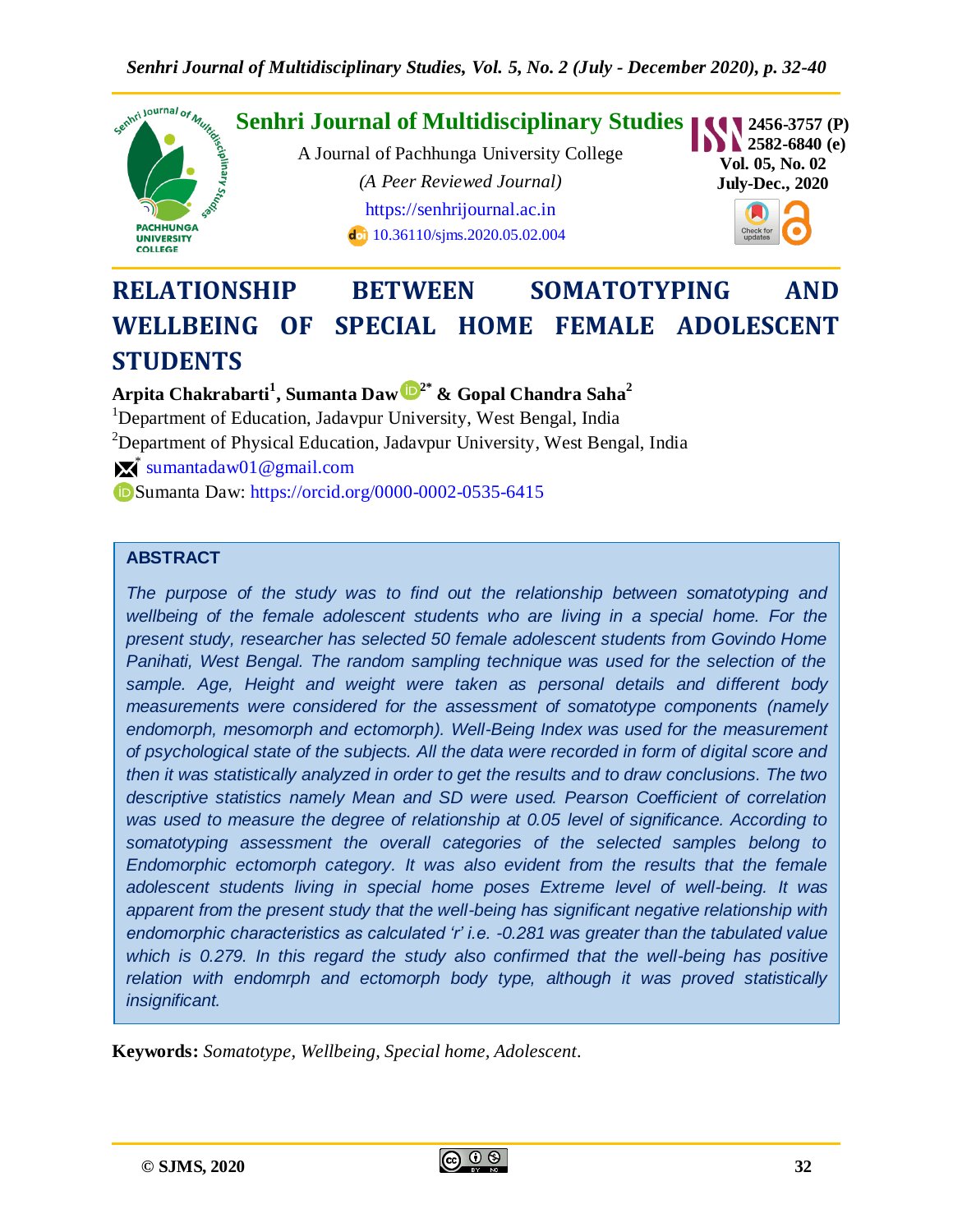# **Introduction**

The health determining factor is a bilateral activity. The present study was fundamentally helps us to know that the basic requirements associated with the children's healthy development will not specifically depends upon their parents of families. The government and other organizations such as local/community and state have to take the initiative to provide different programmes for better community health services (Karoly *et al*., 2005; Lee *et al*., 2015). So, it can be said that the different issues namely poverty, specifically people with lower income and the families with poor financial status are particularly vulnerable to the policies and economic shifts. But in recent years these families have been benefited from the policies and expansion of programs aimed at supporting the number of children living in special home (Sherman & Trisi, 2014).

Whenever we look at our life span there are various issues which we need to take into consideration. On the basis of philosophical point of view the things which we need to assess are base of our thoughts what we believe to be true and what are false. The person of our country believes that this world is built upon the ideas of theories and whenever we talk about theories this will definitely raise our finger upon Constitutional theories. In the year 1940s a famous American psychologist William Herbert Sheldon in its taxonomy classifies human physique. He observed and visualized human stature according to the shape, size and probable characteristics. He terms his classification as Somatotyping. He

named these embryonic developments as the Endoderm which were having developed digestive tract, Mesoderm which were having strong muscles, heart and blood vessels and lastly Ectoderm which were forms skin and nervous system (Hollin & Clive, 2012; Vertinsky, 2007).

The rationale of the current study was to find out the relationship between somatotyping and selected psychological parameters of the female who are living in a disciplined and bounded area. In this relation the concept of well-being was taken into consideration. There are few terminologies which can be used interchangeably such as happiness and life satisfaction (Stanley & Cheek, 2003). Dodge *et al*. (2012) stated that the balance between resource pool of individual and the challenges faced by one can be known as the well-being. He basis of these definition are the set point of well-being, the inevitability of equilibrium/ homeostasis and an unpredictable relationship between confronts and resources.

The organization of a healthy sense of sovereignty, as exposed in tasks regarding characteristics and autonomy, are predominantly salient for adolescent girls and could be considered as a tool for the investigation of different types of wellbeing. Pragmatic evidence shows relation between exploration of body type and wellbeing, suggesting that the process of investigation may assume the consequence of a personal self-confidence about one's personal uniqueness, and for these reasons, the researcher constructed such study with reference to the special home.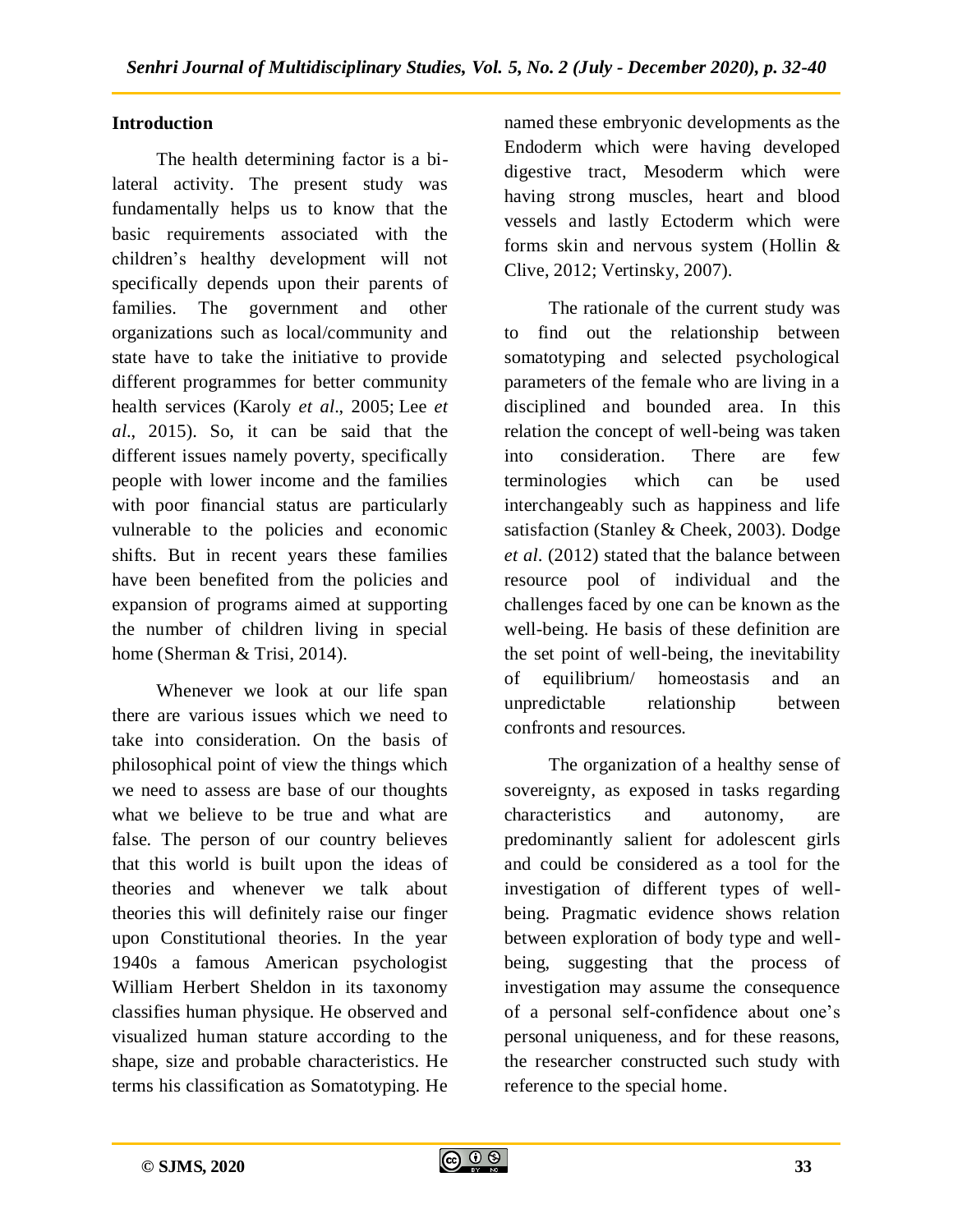## **Objectives of the Study**

The objectives of the study were as follows:

- 1. To determine the different somatotype component of adolescent female students.
- 2. To assess the well-being of adolescent female students.

To find out the relationship between somatotyping and wellbeing of adolescent female students.

## **Methodology**

## *Selection of Subjects*

For the present study, researcher has selected 50 adolescent female students from Govindo Home Panihati, West Bengal. The random sampling technique was used for the selection of the sample.

#### *Selection of Variables*

#### *Physical Variable*

- $\triangleright$  Height (wall mounted measuring tape was used to assess the height of the subjects and the reading was recorded in cm.), Weight (weighing machine was used to measure the weight and the reading was recorded in kg.), as age has direct influence on height and weight so it was also be taken into consideration.
- $\triangleright$  Skinfold of biceps, triceps, subscapular, suprailliac, supraspinale and calf were measured with help of Skinfold caliper and readings were recorded in mm. Biceps and calf girth were measured with the help of steel

tape and Sliding caliper was used to measure the breadths of femur and humerus which was recorded in cm.

## *Psychological Variable*

Well-Being Index prepared by V. L. Chauhan and Barsha Sharma was used for the measurement of psychological state of the subjects.

## *Statistical Procedure*

The obtain data in form of digital score were treated statistically to get results and to draw conclusions. The Mean and SD was used as descriptive statistics. Pearson Coefficient of correlation was used to measure the degree of relationship. Level of significance for the present study was set at  $0.05.$ 

## **Results and Findings**

The Mean and SD of Age, Height and Weight of female adolescent students have been presented in **Table 1** and **Figure 1**.

It was evident from **Table 1** & **Figure 1** that the mean of age, height and weight of femaleadolescent studentswere 16.24, 149.38 & 40.41 respectively and SD of age, height and weight of female adolescent students were  $\pm 0.96$ ,  $\pm 5.44$  &  $\pm 4.96$ respectively.

# **Table 1: Mean & SD values of Age, Height and Weight of female adolescent students**

| <b>Particulars</b> | Age<br>(yrs.) | Height<br>(cm.) | Weight<br>(kg.) |  |  |
|--------------------|---------------|-----------------|-----------------|--|--|
| Mean               | 16.24         | 149.38          | 40.41           |  |  |
| SD(±)              | 0.96          | 5.44            | 4.96            |  |  |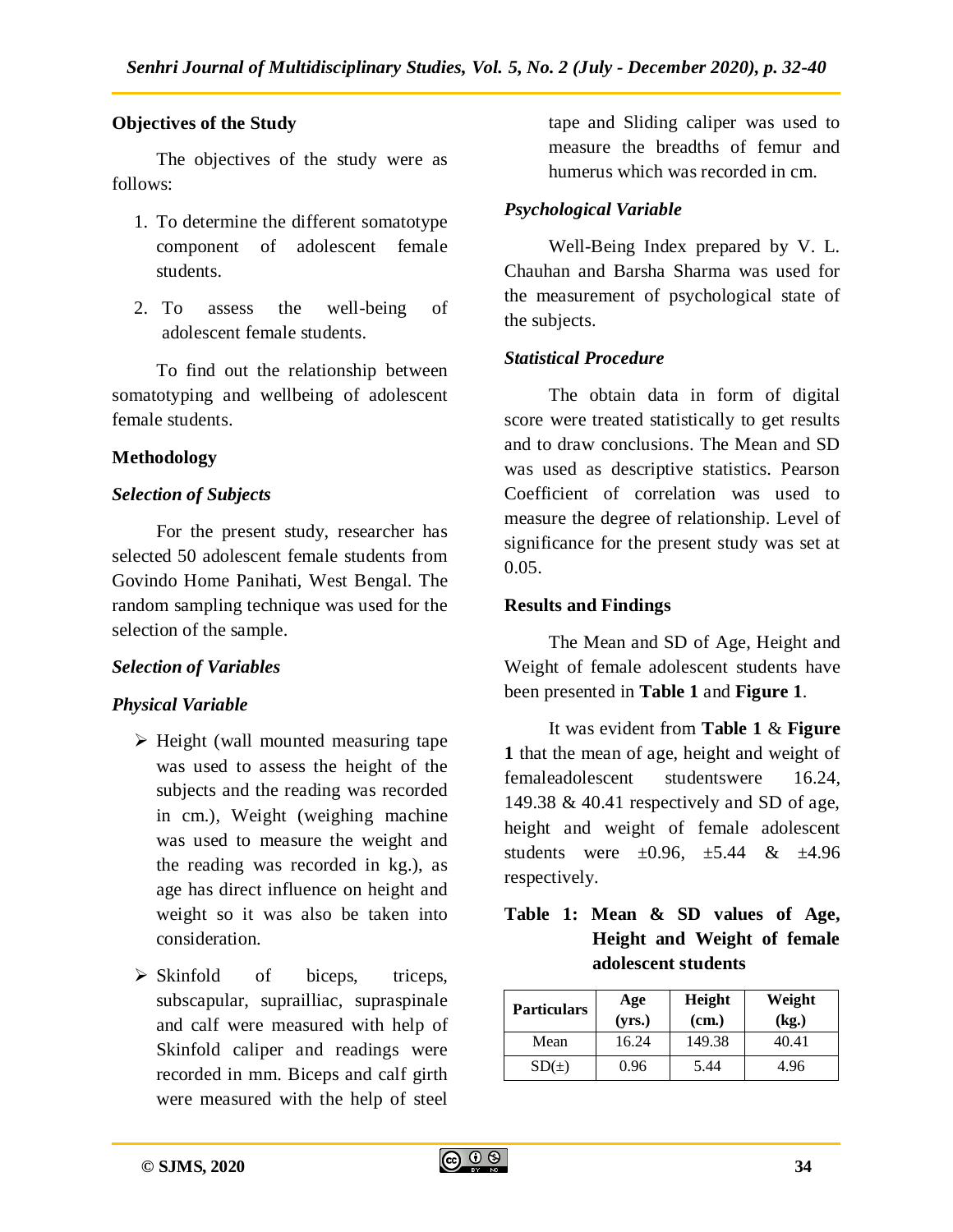

**Figure 1: Mean & SD of Age, Height and Weight of female adolescent students**

**Table 2: Mean & SD values of Biceps & Calf girths and breadths of Humerus and Femur of female adolescent students**

| <b>Particulars</b> | Girth (cm.)   |       | Breadth (cm.)  |       |  |
|--------------------|---------------|-------|----------------|-------|--|
|                    | <b>Biceps</b> | Calf  | <b>Humerus</b> | Femur |  |
| Mean               | 22.08         | 28.44 | 5.05           | 7.77  |  |
| SD(±)              | 2.77<br>2.50  |       | 0.38           | 0.52  |  |



**Figure 2: Mean & SD values of Biceps & Calf girths and breadths of Humerus and Femur of female adolescent students**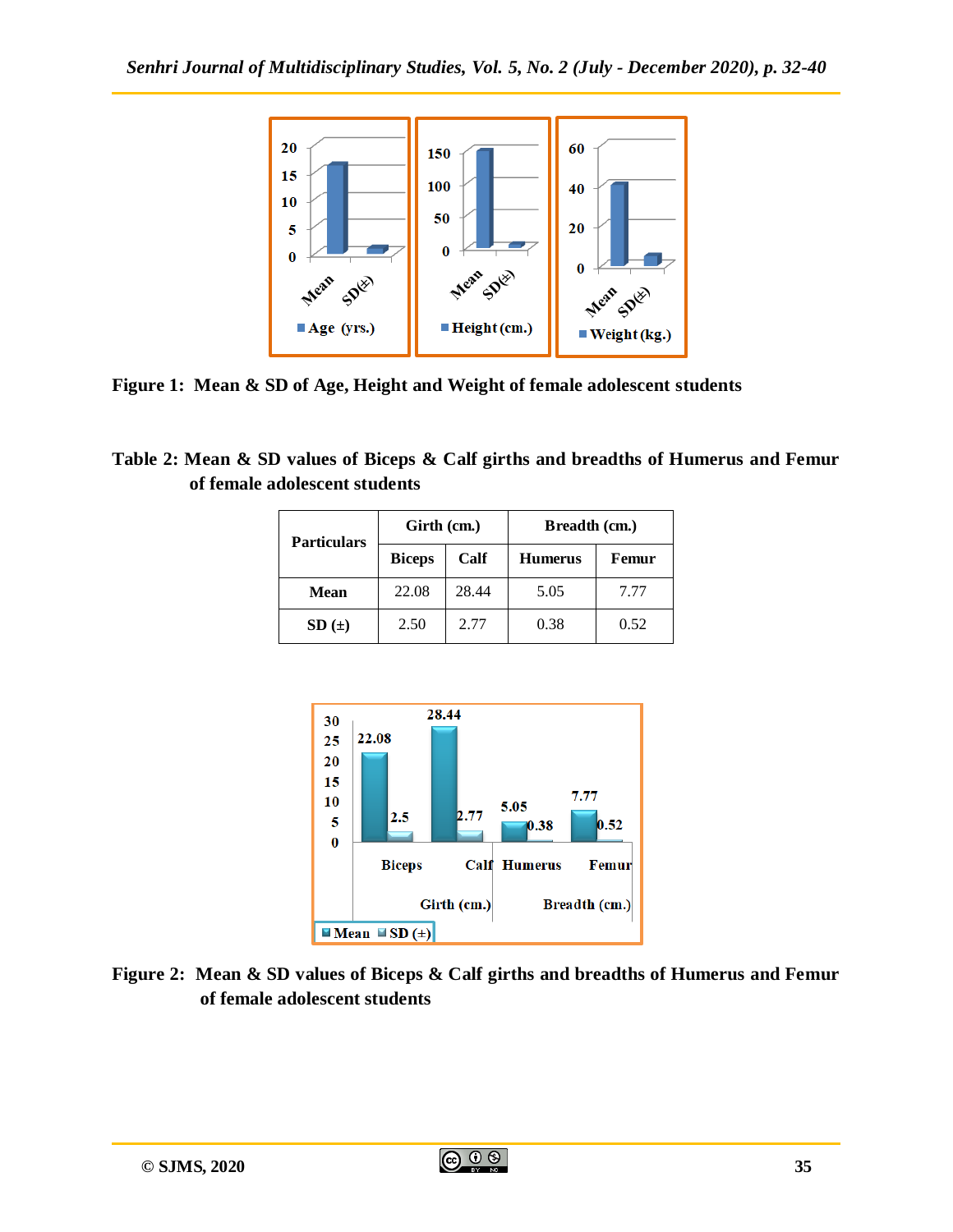**Table 3: Mean & SD values of skinfold measurements of female adolescent students**

| <b>Particulars</b> | Skinfold (mm.) |                |                   |                    |             |      |
|--------------------|----------------|----------------|-------------------|--------------------|-------------|------|
|                    | <b>Biceps</b>  | <b>Triceps</b> | <b>Subscapula</b> | <b>Suprailliac</b> | Supraspinal | Calf |
| <b>Mean</b>        | 5.78           | 10.04          | 11.94             | 10.90              | 10.08       | 8.76 |
| SD(±)              | 1.69           | 2.91           | 2.87              | 3.81               | 4.50        | 2.37 |



**Figure 3: Graphical representation Mean & SD of skinfold measurements of female adolescent students**

**Table 4: Mean & SD of Somatotyping characteristics of female adolescent students**

| <b>Particulars</b><br><b>Endomorph</b> |      | <b>Mesomorph</b> | <b>Ectomorph</b> |  |  |
|----------------------------------------|------|------------------|------------------|--|--|
| 3.24<br><b>Mean</b>                    |      | 2.38             | 3.36             |  |  |
| SD(±)                                  | 2.38 | 1.27             | 1.29             |  |  |



**Figure 4: Graphical representation of Mean & SD of Somatotyping characteristics of female adolescent students**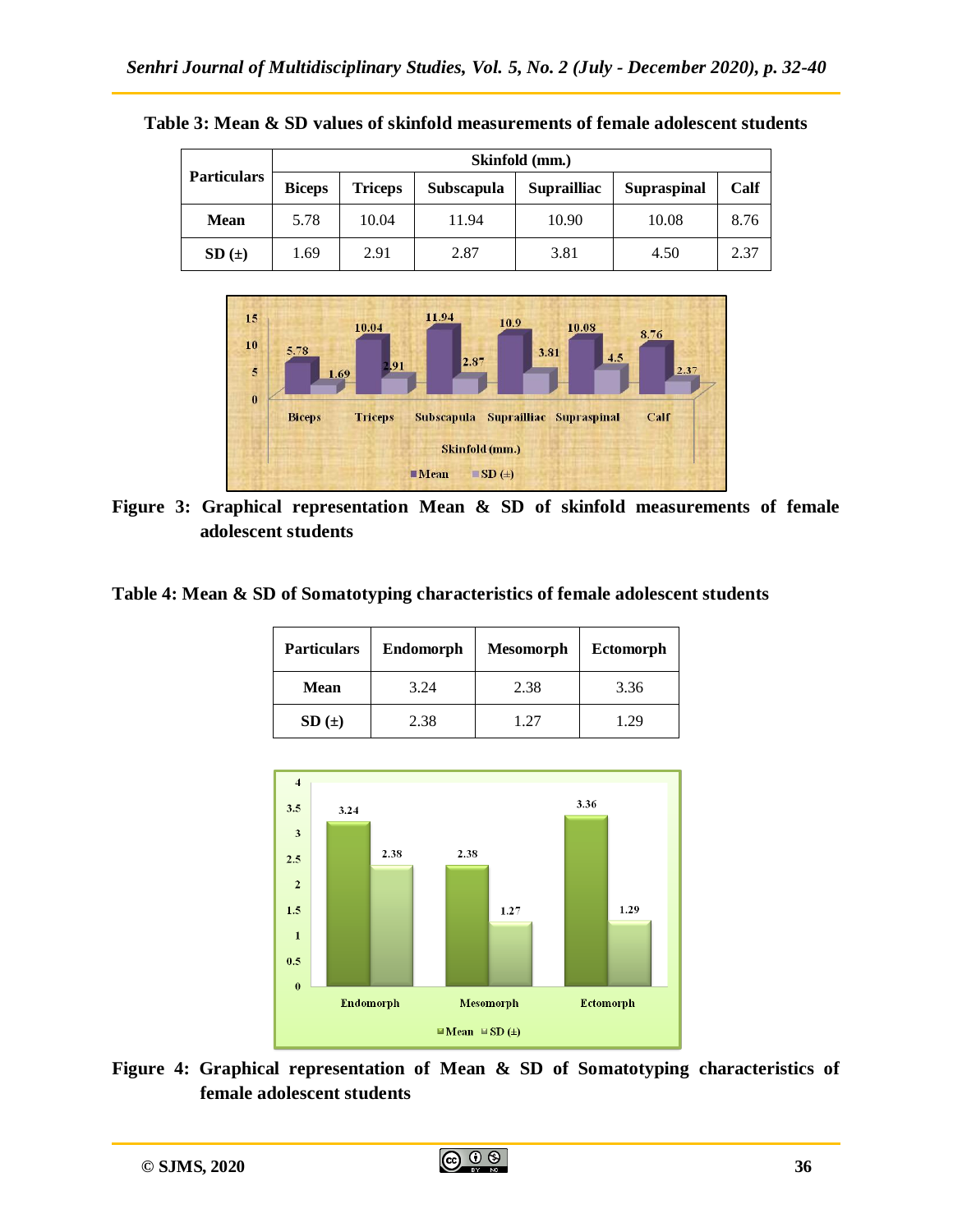| <b>Particulars</b> | <b>Well-Being</b> |
|--------------------|-------------------|
| <b>Mean</b>        | 192.2             |
| SD(±)              | 12.50             |





**Figure 5: Graphical representation of Mean & SD of Self efficacy and Well-being characteristics of female adolescent students**

It was clear from **Table 2** & **Figure 2** that the mean and SD of girth of biceps & calf were 22.08 & 28.44 and  $\pm 2.50$  &  $\pm 2.77$ respectively and mean and SD of breadth of humerus & femur were 5.05 & 7.77 and  $\pm 0.38$  &  $\pm 0.52$  respectively of female adolescent students.

It was apparent from **Table 3** that the mean score of biceps, triceps, subscapula, supraillac, supraspinal and calf were 5.78, 10.04, 11.94, 10.90, 10.08 & 8.76 respectively and SD of biceps, triceps, subscapula, supraillac, supraspinal and calf were  $\pm$  1.69,  $\pm$ 2.91,  $\pm$ 2.87,  $\pm$ 3.81,  $\pm$ 4.50 and  $\pm 2.37$  respectively.

It was clear from **Table 4** & **Figure 4** that the mean and SD of endomorphic, mesomorphic and ectomorphic componentwere 3.24, 2.38 & 3.36 and  $\pm 2.38$ ,  $\pm 1.27 \& \pm 1.29$  respectively. It could be said that the selected samples belongs to Endomorphic ectomorph category.

It was apparent from **Table 5** & **Figure 5** that the mean and SD of wellbeing was 192.2 and  $\pm$ 12.50 respectively.

Relationship between somatotyping profile and psychological parameters of female adolescent students have been presented in **Table 6**.

It was apparent from **Table 6** that the mean score of well-being has significant negative co-relation with endomorphic characteristics as calculated 'r' i.e. -0.281 was greater than the table value which is 0.279.

Somatotyping characteristics of all the samples lie within the mixed somatotyping body type. So from the **Table 7** we can depict the overall status of the sample.

From the given table it can be seen that the samples which was considered in the study were falling in different categories of body type. The maximum appeared characteristics of body type were endomorphic ectomorph (14 samples), mesomorphic endomorph (11 samples) and ectomorphic endomorph (09 samples). As we know that the concept of mixed body type was taken into consideration by Sheldon himself which states that a person may have mixed body type feature and accordingly the present study states the same phenomenon (Busko *et al.*, 2013).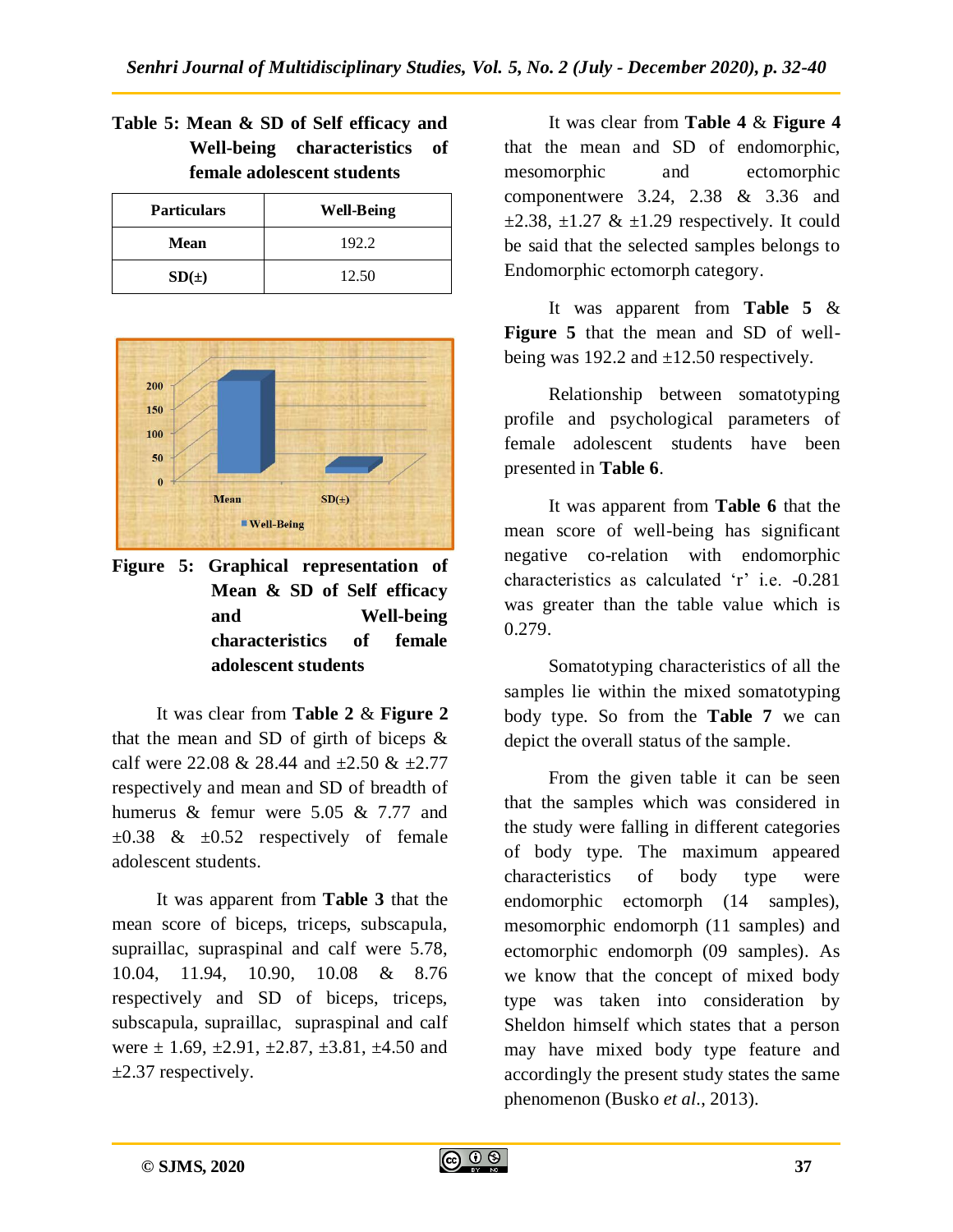# **Table 6: Coefficient of correlation between somatotyping components and selected psychological parametersof female adolescent students**

| <b>Particulars</b> | Endomorph | <b>Mesomorph</b> | Ectomorph |  |
|--------------------|-----------|------------------|-----------|--|
| <b>Well-Being</b>  | $-0.281*$ | 0.013            | 0.030     |  |

|  |  | Table 7: Different types of somatotyping components of female adolescent students |  |
|--|--|-----------------------------------------------------------------------------------|--|
|--|--|-----------------------------------------------------------------------------------|--|

| <b>Particulars</b>                                             | endomorph | Ectomorphic Endomorphic Mesomorphic Endomorphic Mesomorphic Ectomorphic Balanced<br>ectomorph | endomorph | mesomorph | ectomorph | mesomorph   ectomorph   endomorph |          | <b>Balanced</b> |
|----------------------------------------------------------------|-----------|-----------------------------------------------------------------------------------------------|-----------|-----------|-----------|-----------------------------------|----------|-----------------|
| Number of<br>students<br>falling in<br>different<br>categories | 09        | 14                                                                                            | 11        | 03        | 06        | 0.5                               | $\Omega$ | 01              |

# **Discussion of Findings**

During human development, the body changes considerably in size, structure, proportions, and composition (Kalichman & Kobyliansky, 2006). The general tendency to an increase in endomorphy, a decrease in mesomorphy and an increase in ectomorphy is apparent in children (Carter & Heath, 1990; Noh, 2013). However, this pattern of development was not obvious among the female adolescent students who are living in special home. From the results, it was evident that the endomorphy component was less, with an increase in ectomorphy and mesomorphy components. The result of the somatotyping has been stated in **Table 4**, agreed with the general statement that females were more ectomorphic and less mesomorphic.

It was evident from the review of related literature that such relationship

studies between somatotype and wellbeing was scanty in nature. The present study showed the negative correlation with endomorphic component of body type (**Table 6**). A study conducted by Žukauskienė (2014) on adolescents, states that because of the incredible physical, cognitive, and social changes the adaptation to the bodily changes exerts a strong influence on psychological well-being, and health behaviors.

It was evident from the results stated in the **Table 5** that mean score of Wellbeing was 192.2 which suggested that the female adolescent students living in special home poses extreme level of well-being.

As we know that the body type of endomorph is likely to be very fatty and round shaped, so it is apparent from the results which was also supported the study of Ibrahim (2012) that well being is higher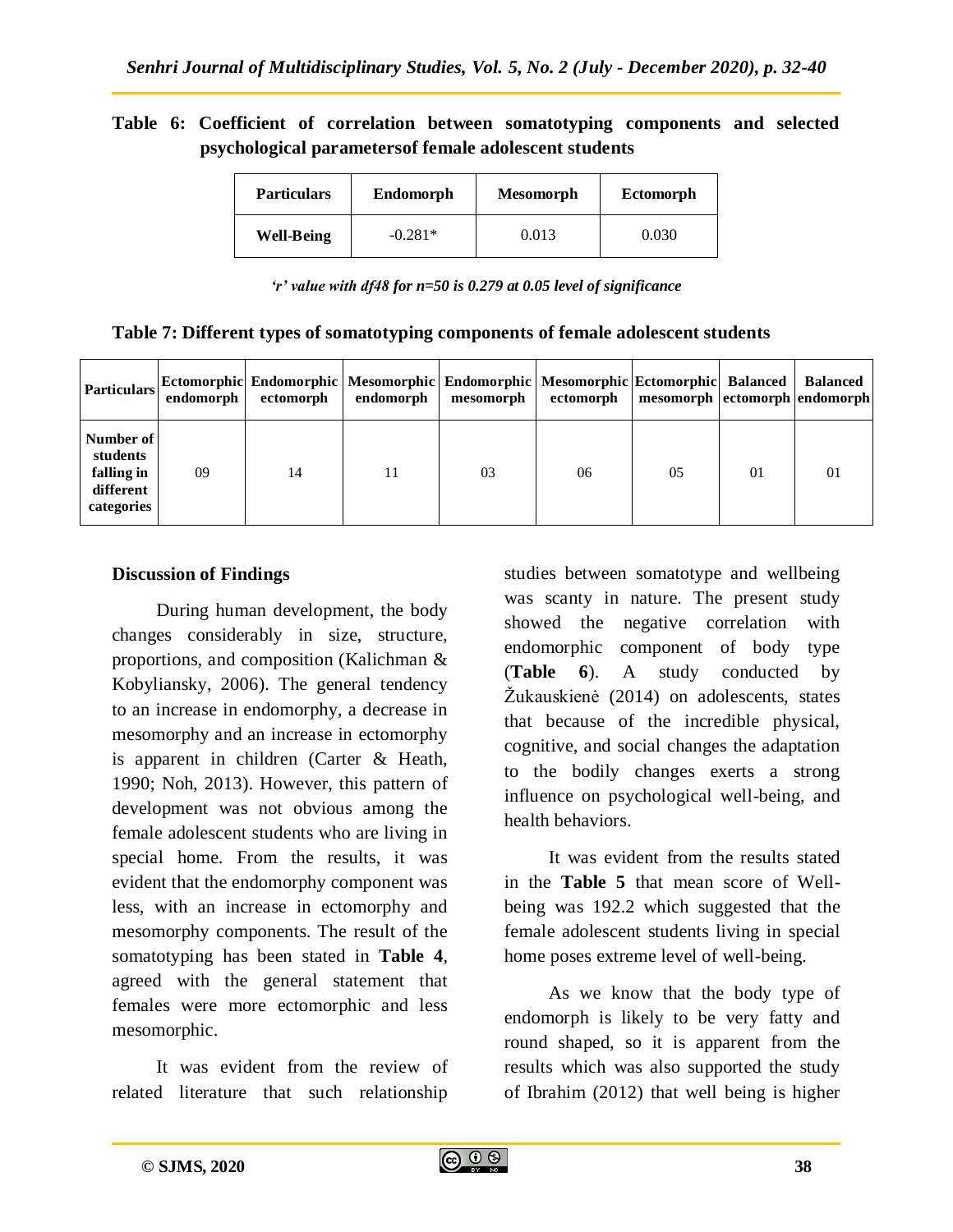in case of the people who do regular exercises and the persons who remain fit. So it may happen that the component mentioned within the wellbeing was mostly related with physically and mentally fit person.

# **Conclusions**

According to the objective of the study, the following conclusions were made:

- 1) The overall body type of female adolescent students was mostly of Endomorphic ectomorph category.
- 2) The well-being of female adolescent students was extremely high.
- 3) The relationship between somato typing and well-being of female adolescent students were proved to be negatively significant in case of endomorphic body type.

It was observed that the well-being was positively correlated with mesomorph and ectomorph, although it proved to be statistically insignificant.

# **References**

- Busko, K., Lewandowska, J., Lipinska, M., Michalski, R. & Pastuszak, A. (2013). Somatotype-variables related to muscle torque and power output in female volleyball players. *Acta Bioeng Biomech. 15*(2), 119–26.
- Carter, J.E.L. & Heath, B.H. (1990). *Somatotyping-Developments and applications*. Cambridge: Cambridge University Press.
- Dodge, R., Daly, A., Huyton, J., & Sanders, L. (2012). The challenge of defining wellbeing. *International Journal of Wellbeing, 2*(3), 222-235. doi:10.5502/ijw.v2i3.4
- Hollin, C.R. (2012). *Psychology and Crime: An Introduction to Criminological Psychology*. Routledge.
- Ibrahim, Y.L. (2012). Exercise a mechanism for achieving optimal health and wellbeing. *International Journal of Sports Sciences and Fitness, 2*(2).
- Kalichman, L. & Kobyliansky, E. (2006). Sex- and age-related variations of the somatotype in a Chuvasha population. *Homo J Comp Hum Bio, l57*, 151-162.
- Karoly, Lynn A., M. Rebecca Kilburn, and Jill S. Cannon (2005). *Early Childhood Interventions: Proven Results, Future Promise*. Santa Monica, CA: RAND Corporation, 2005. https://www.rand.org/pubs/monograph s/MG341.html. Also available in print form.
- Lee, Y.Y., Kum, C.S. & Manan, W. (2015). Body Somatotype, Anthropometric Characteristics and Physical Activity of College-Age Adults in Selected Institutions of Higher Learning in Kelantan, Malaysia. *Malaysian Journal of Nutrition, 21*(1), 45-55.
- Noh, J.W., Kim, J.H. & Kim, J. (2013). Somatotype analysis of Korean wrestling athletes compared with nonathletes for sports health sciences. *Toxicology and Environmental Health*